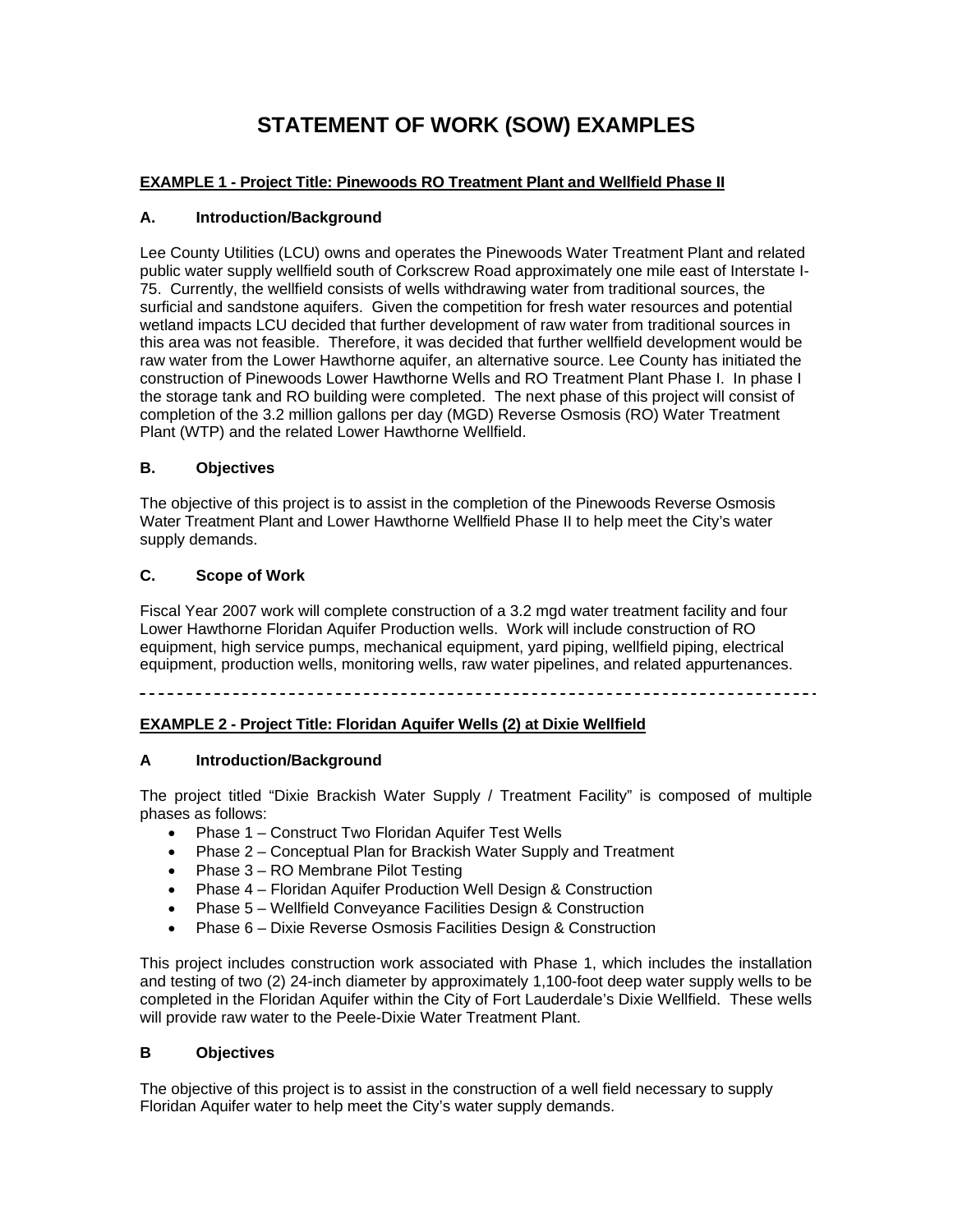## **C Scope of Work**

Fiscal Year 2007 work will consist of construction and testing of two 24-inch diameter water supply wells completed in the Floridan Aquifer. The wells are anticipated to able about 1,100 feet in depth and will be located at the City of Fort Lauderdale's Dixie Wellfield. These wells will provide raw water to the Peele-Dixie Water Treatment Plant.

## **EXAMPLE 3 - Project Title: Floridan Aquifer Wells (2) and Two (2) MGD RO Expansion**

## **A Introduction/Background**

The City of Hollywood WTP requires additional treated capacity to service its existing and developing customer base. Additional raw water supply to be able to produce additional treated capacity is required in the short term. This request includes construction of two (2) new Floridan Aquifer groundwater wells classified as proposed under existing Consumptive Use Permit (CUP). These wells have previously been identified in the Lower East Coast Water Supply Questionnaire. In addition, a new 2 MGD Reverse Osmosis (RO) train is required to be built to increase treated capacity added to the distribution system from the Floridan water supply.

Proposed Floridan Aquifer production wells requested under this application have already been characterized in the existing CUP. This project converts proposed production wells into existing test production wells, augmenting available supply from the Floridan Aquifer. Plans to revise the CUP accordingly are underway.

Construction of new 2 MGD RO train has limited permitting requirements which will be obtained during the Bid Preparation stage indicated on the attached schedule. Hollywood RO system has been designed and built for modular expansion. RO train to be constructed will be replication of existing 2 MGD train and will be fabricated by skid supplier according to pre-established design specifications.

#### **B Objectives**

The objective of this project is to help meet the additional treated capacity required to service the City's existing developing customer base by increasing the Floridan Aquifer raw water supply and the Reverse Osmosis water treatment plant capacity.

## **C Scope of Work**

This project entails the construction of two (2) Floridan Aquifer test production wells (16" diameter, cased to 950') and installation of an additional 2 MGD skid-mounted RO train starting from the pump discharge and terminating at the concentrate and permeate headers within the skid.

The two (2) Floridan Alternative Water Supply wells (estimated at \$920,000 per well, 16" diameter, cased to 950') are contained in the existing Consumptive Use Permit. These wells previously have been identified in the Lower East Coast Water Supply Questionnaire. Wells will be constructed as "test" production wells in this phase to enable water quality analysis, confirmation of hydro-geologic conditions, pump selection, and raw water pipeline design to be performed for construction in subsequent phase.

The new two (2) MGD RO membrane train (approximately \$619,600 cost) will be constructed from existing design information to increase the proportion of Plant treated water originating from the Floridan Aquifer Alternative Water Supply and allow utilization of new production wells also contained in this request.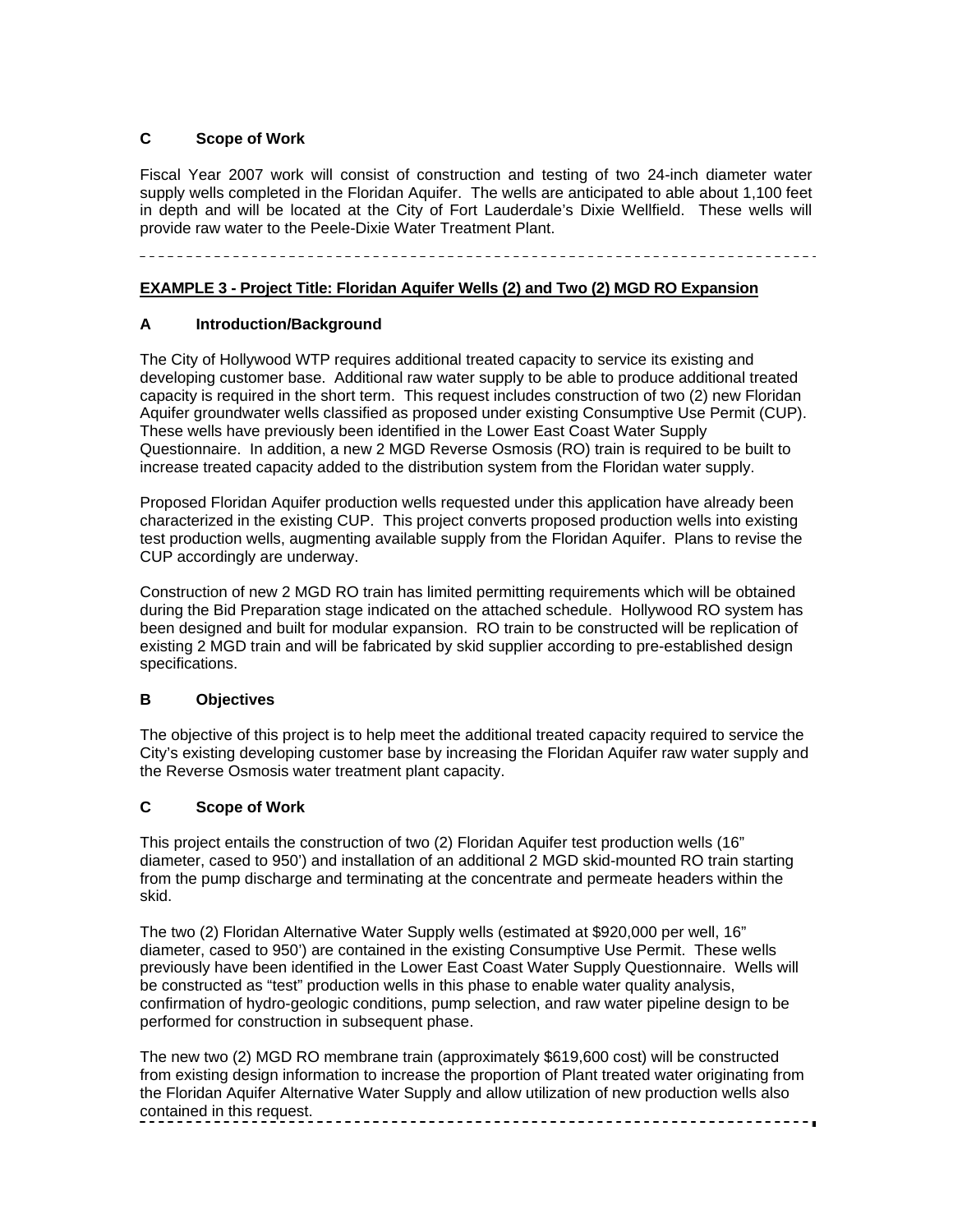## **EXAMPLE 4 – Project Title: Reclaimed Water Booster Pump Station (North-South Interconnect Pipes under Livingston Road)**

#### **A Introduction/Background**

Collier County reused approximately 5 billion gallons of treated wastewater in 2004. The majority of the water is used by commercial and residential users for irrigation. Collier County also uses reclaimed water for irrigation at various parks and roadway medians. A small portion of the reclaimed water is used for environmental mitigation. The reclaimed water system is made up of over 50 miles of distribution piping, 130 million gallons of wet weather storage, two deep injection wells, and six large pumping stations.

The County serves two reclaimed water service areas referred to as the South and North service areas. The South service area is primarily served by treated effluent from the South County Water Reclamation Facility (WRF) and the North service area is served by the North County WRF. The main issue Collier County's reclaimed water program faces is wet weather storage.

The County has identified a need to construct an in-line booster pump station to add flexibility and increase efficiency to their reclaimed water system. The reclaimed water pump station will enhance the interconnections of the North and South reclaimed water service areas, allowing the County to serve as many customers as possible and also maximizing the use of their reclaimed water storage facilities, including the reclaimed water ASR system, located in the North service area.

#### **B Objectives**

This project will allow storage of reclaimed water during the wet season, providing additional reclaimed water during the peak demand. The project will consist of two phases: Phase 1 is to connect the North and South reclaimed water service areas by microtunneling under the Livingston Road; Phase 2 is to build a reclaimed water booster pumping station.

## **C Scope of Work**

FY2007 work activities include Phase 1: the microtunneling of two 16-inch reclaimed water mains across Livingston Road.

## **EXAMPLE 5 - Project Title: JEA 16.5 MGD Floridan Wellfield and RO Expansion Ph II**

## **A Introduction/Background**

The City of Port St. Lucie's has a water and waste water master plan. Sources of water for the City in the near future are anticipated to be from the Floridan Aquifer. Major impediments to increasing the use of alternative water supplies includes competition with are communities for allocations from the same aquifer water source. This project will provide substantial environmental benefits by replacing water typically supplied from the Surficial Aquifer sources with brackish water from the Floridan Aquifer**.** It will also reduce competition for water supplies by reducing the quantity of Surficial Aquifer source water needed by the City of Port St. Lucie.